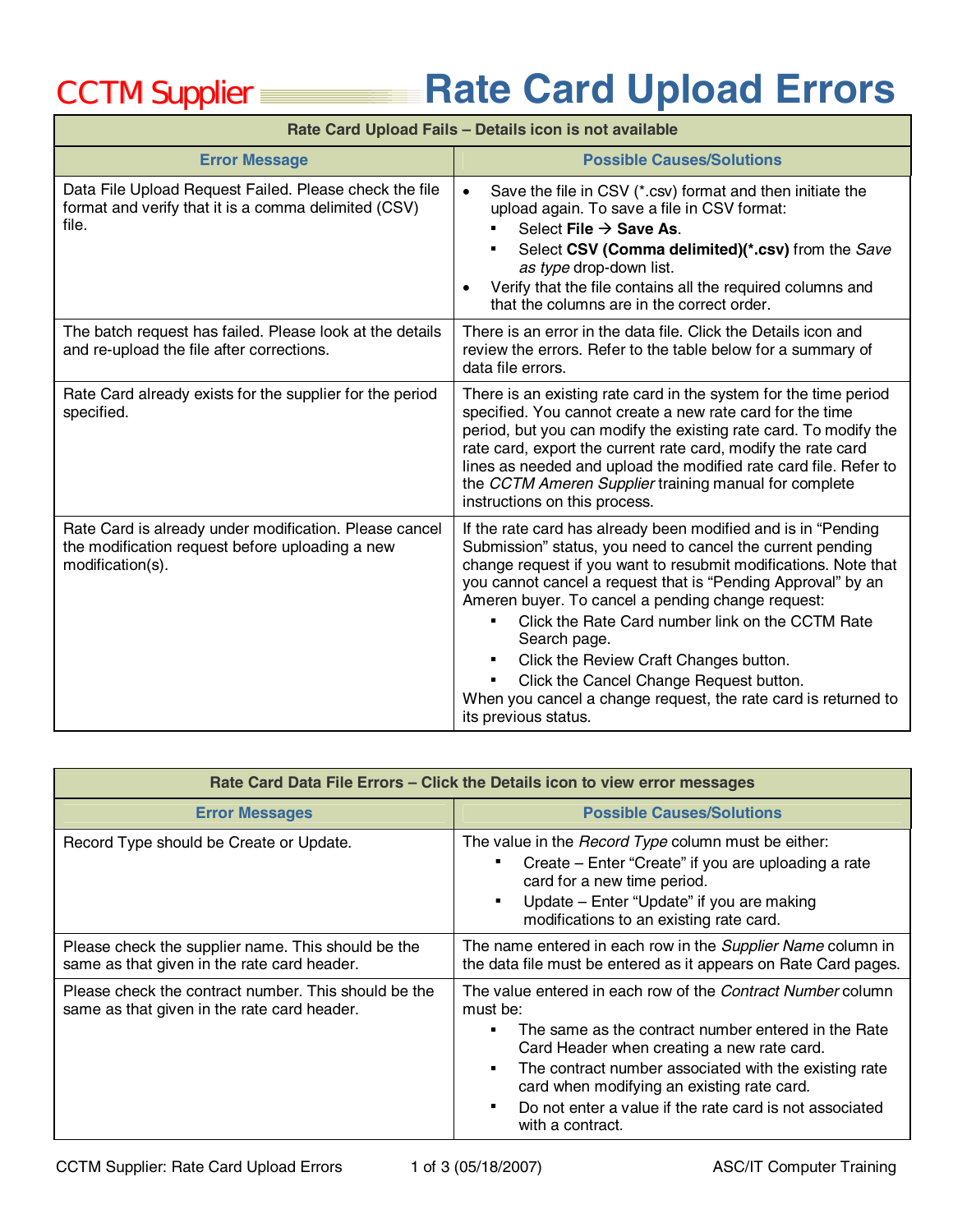| Rate Card Data File Errors - Click the Details icon to view error messages                                                                           |                                                                                                                                                                                                                        |  |
|------------------------------------------------------------------------------------------------------------------------------------------------------|------------------------------------------------------------------------------------------------------------------------------------------------------------------------------------------------------------------------|--|
| <b>Error Messages</b>                                                                                                                                | <b>Possible Causes/Solutions</b>                                                                                                                                                                                       |  |
| The header start date entered in the uploaded file does<br>not match with the date entered in the Create Rate<br>Card page while uploading the file. | The value entered in each row in the Hdr Start Date column of<br>the data file must be the same as the Effective From date which<br>is entered in the Rate Card Header.                                                |  |
| Please check the date format. The date format should<br>be MM/DD/YY.                                                                                 | The value entered in each row in the Hdr Start Date column of<br>the data file must be entered in MM/DD/YYYY format.                                                                                                   |  |
| The header end date entered in the uploaded file does<br>not match with the date entered in the Create Rate<br>Card Screen while uploading the file. | The value entered in each row in the Hdr End Date column of<br>the data file must be the same as the Effective To date which is<br>entered in the Rate Card Header.                                                    |  |
| Please check the date format. The date format should<br>be MM/DD/YY.                                                                                 | The value entered in each row in the Hdr End Date column of<br>the data file must be entered in MM/DD/YYYY format.                                                                                                     |  |
| The Craft Type is not entered. Please enter Labor,<br>Equipment or Chemical.                                                                         | Each row in the data file must have one of the following allowed<br>values entered in the Craft Type column: Labor, Equipment or<br>Chemical.                                                                          |  |
| The craft type entered is not defined in the lookup<br>AM_CCTM_RATE_CARD_CRFT_TYPE. Please add<br>this in the lookup before using it.                | Each row in the data file must have one of the following allowed<br>values entered in the Craft Type column: Labor, Equipment or<br>Chemical.                                                                          |  |
| The Rate Type is not entered. Please enter the same.                                                                                                 | Each row in the data file must have a value entered in the Rate<br>Type column.                                                                                                                                        |  |
| The Unit of Measurement is not entered. Please enter<br>the same.                                                                                    | Each row in the data file must have one of the following allowed<br>values entered in the Unit of Measurement column: 100's, Day,<br>Each, Feet, Gallons, Hours, Miles, Meter, Week.                                   |  |
| The Unit of Measurement is not defined in the lookup<br>AM_CCTM_RATE_CARD_UOM. Please add this in<br>the lookup before using it.                     | Each row in the data file must have one of the following allowed<br>values entered in the Unit of Measurement column: 100's, Day,<br>Each, Feet, Gallons, Hours, Miles, Meter, Week.                                   |  |
| The Rate is not entered. Please enter the same.                                                                                                      | Each row in the data file must have a numeric value entered in<br>the Rate column. You cannot enter 0 or a negative number.                                                                                            |  |
| Rate cannot be zero or a negative number. Please<br>enter a non-zero/non-negative value.                                                             | Each row in the data file must have a numeric value entered in<br>the Rate column. You cannot enter 0 or a negative number.                                                                                            |  |
| The Rate entered is not a valid number. Please enter<br>only valid numbers.                                                                          | Each row in the data file must have a numeric value entered in<br>the Rate column. You cannot enter 0 or a negative number.                                                                                            |  |
| Effective From date should be greater than or equal to<br>sysdate.                                                                                   | When making a modification to an existing rate card, the value<br>in the Effective From column must be greater than or equal to<br>today's date and less than or equal to the value in the Hdr End<br>Date column.     |  |
| Effective From date should lie between the rate card<br>start and end date.                                                                          | When creating a new rate card, the value in the Effective From<br>column must be greater than or equal to the value in the Hdr<br>Start Date column and less than or equal to the value in the Hdr<br>End Date column. |  |
| Effective To data should lie between the rate card start<br>and end date.                                                                            | When creating a new rate card, the value in the Effective To<br>column must be greater than or equal to the value in the Hdr<br>Start Date column and less than or equal to the value in the Hdr<br>End Date column.   |  |
| Please enter the comments when uploading the<br>modified crafts for an existing rate card.                                                           | When modifying an existing rate card, you must enter a value in<br>the Change Request Reason column in each associated row in<br>the rate card.                                                                        |  |